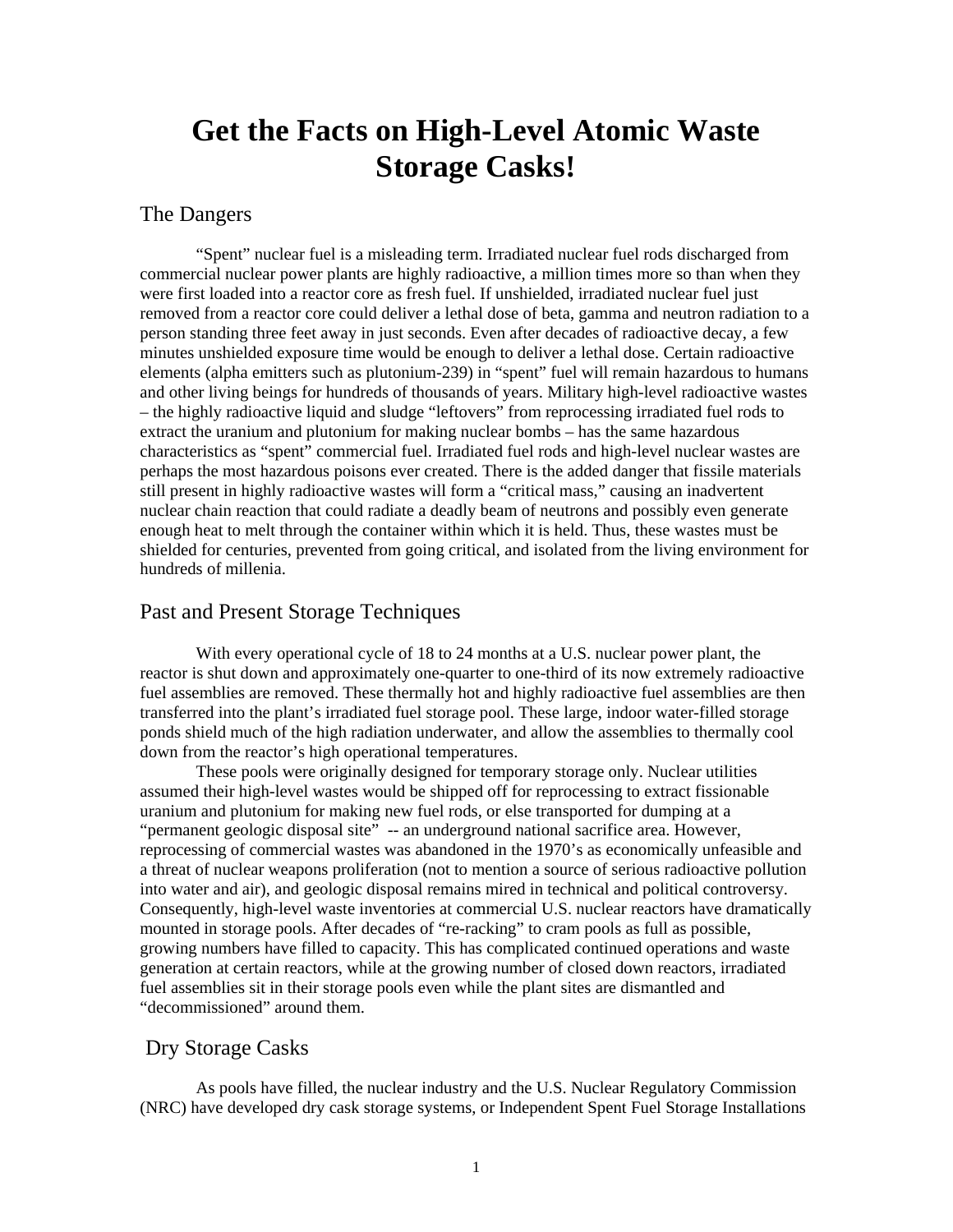(ISFSI's), to expand "interim" storage of wastes both on-site at plants and away from reactors. As of March, 2003 there were 28 operating licensed ISFSI's located in 22 different States. Numerous additional potential ISFSI sites in many more States may open in the near future (see U.S. Nuclear Regulatory Commission Spent Fuel Project Office's March, 2003 map of ISFSI locations at [www.nrc.gov/waste/spent-fuel-storage/locations.html](http://www.nrc.gov/waste/spent-fuel-storage/locations.html), as well as its "Nuclear Fuel Pool Capacity" graph at [www.nrc.gov/waste/spent-fuel-storage/nuc-fuel-pool.html](http://www.nrc.gov/waste/spent-fuel-storage/nuc-fuel-pool.html), showing the growing number of pools filling to capacity, an indication of impending moves to opening ISFSI's at those reactors).

After a minimum of five years of thermal cooling in "wet" storage pools, irradiated fuel assemblies can be transferred to NRC certified "dry" storage casks made of concrete, steel alloy, and neutron shielding materials.

Resembling a giant metallic thermos (solid on one end, open on the other), inner canisters are loaded underwater (to shield workers from the high radiation). The pool water is then pumped out, multiple shield lids are welded or bolted on to seal shut the open end, and the interior of the canister is filled with inert gas (such as helium) intended to prevent deterioration of the fuel rods from oxidation with air, as well as to conduct heat away from the waste. These canisters are then transported to concrete storage pads either immediately nearby the reactor (an on-site ISFSI), or else away from the reactor at an off-site ISFSI. They are loaded into either horizontal "bunkers" or vertical silos (depending on the dry cask system design) made of concrete, which provide shielding against the gamma and neutron rays that emanate out from within the surprisingly thin metallic inner canister. Natural convection through vents in the concrete silo or "bunker" provides passive air cooling, but the inner metal canister can still reach temperatures of 400 degrees Fahrenheit or higher due to the waste's on-going radioactive decay. NRC approved ISFSI sites can accept irradiated fuel from more than one reactor.

### Problems with Dry Cask Storage Surfaced Immediately: A Meltdown of Democracy, a Retreat from Regulation

Under a provision in the Nuclear Waste Policy Act of 1982, the NRC can approve ISFSI's under a nuclear plant's general operating license. This means even the nominal safeguards for protecting the environment and involving the public -- normally required for licensing a nuclear facility -- are done away with: no site-specific study is required, no environmental impact statement (EIS) is made, and no adjudicatory public hearing process is allowed. The original EIS for the reactor itself – prepared decades earlier, long before ISFSI's were even envisioned – is relied upon for licensing the dry cask storage site. An environmental assessment is issued by the NRC which automatically finds no adverse impacts on the environment based upon the earlier EIS.

Concerned citizens and community groups regard this "generic licensing process" as a meltdown of democracy. Michigan's Palisades nuclear plant was the first in the U.S. to receive the go-ahead from NRC to set up an ISFSI under the reactor's general operating license. In May, 1993 NRC allowed Consumers Energy Company to install a dry cask storage site on a sand dune identified by the Michigan Department of Natural Resources, the Army Corps of Engineers, and the University of Michigan as a "high risk erosion zone" just 150 yards uphill from the waters of Lake Michigan, the source of drinking water for tens of millions of people. Whereas the Palisades reactor itself is anchored to bedrock, its two dozen dry storage casks fully loaded with irradiated nuclear fuel (each one weighing 120 tons) sit on a three foot thick concrete storage pad, anchored to nothing but shifting sand.

In early 1994, an NRC inspector stated "it's the consequences that might occur from an earthquake that I'm concerned about. The casks can either fall into Lake Michigan or be buried in the loose sand because of liquefaction." He concluded "It is apparent to me that NMSS [NRC's office of Nuclear Materials Safety and Safeguards] doesn't realize the catastrophic consequences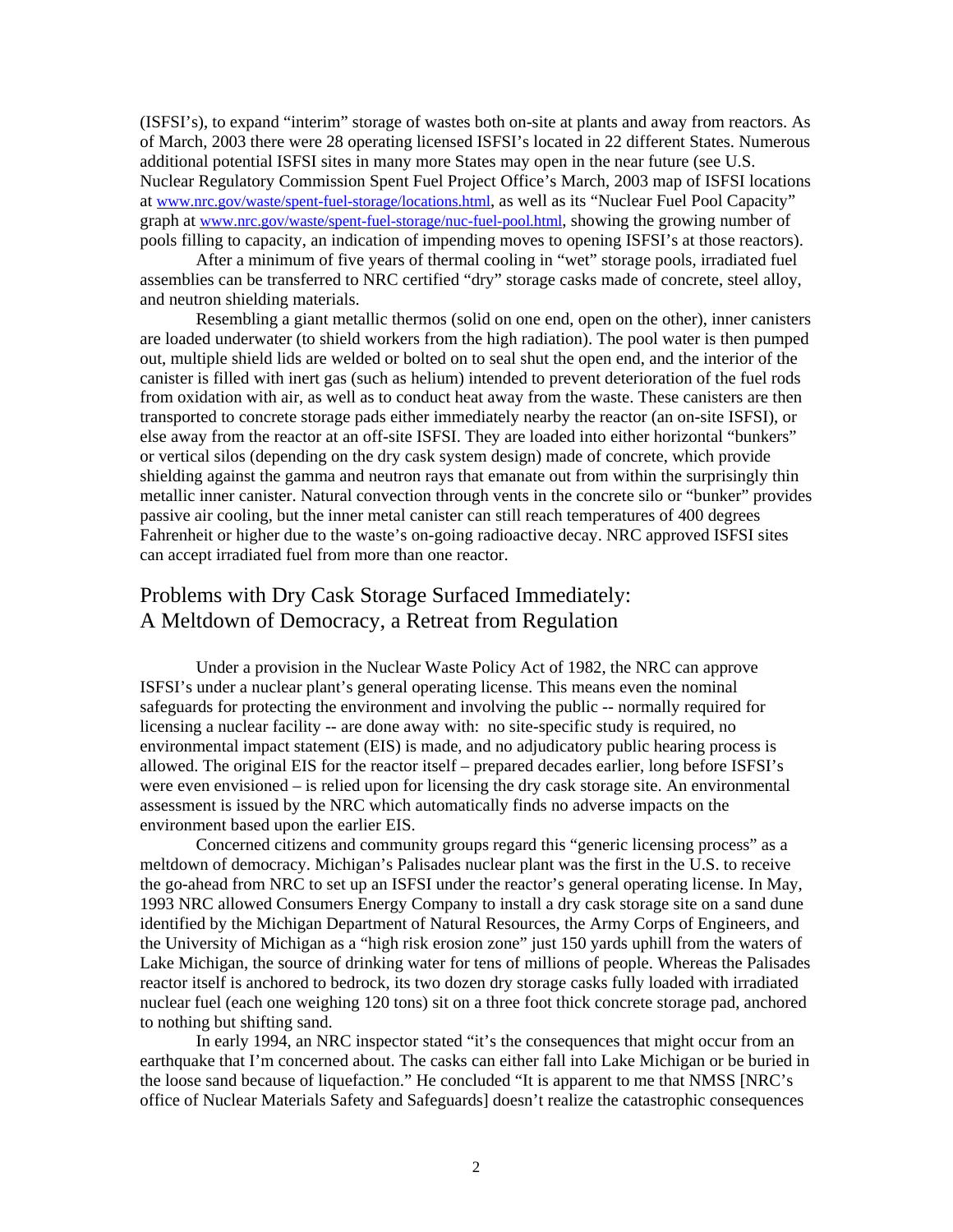of their continued reliance on their current ideology," the generic licensing process. Over a decade later, these concerns have not been addressed. NRC continues to generically license IFSFI's, rubberstamping nuclear utility applications at an accelerating rate.

#### Cask Fabrication Before Certification: Build 'Em First, Ask Questions Later

Manufacturers of dry cask systems must go through the NRC's "certificate of compliance" (CoC) process. This covers a host of issues, including the development of the cask design technical specifications, operational limits, maximum radiation dose limits and the condition of irradiated fuel that can be stored inside. As of Feb. 5, 2003, NRC had approved 16 different dry cask storage systems for general use at or away from reactors (see www.nrc.gov/waste/spent-fuel-storage/designs.html). NRC cask certification is valid for 20 year intervals, with reviewed extensions available. NRC has stated that dry cask storage is safe and reliable for up to 100 years.

However, problems with dry casks have surfaced not after decades or a century, but almost immediately in the first few years, raising serious questions about the NRC cask certification process itself. Evidence documents that the NRC's CoC process has been taken over by cask manufacturers' and nuclear utilities' profit-driven pressure for expediency. The consequent lack of rigorous regulatory oversight has resulted in a complete lack of field testing of cask designs, NRC approval for exemptions allowing manufacturers to build casks before receiving the certificate of compliance, and mounting evidence of poor quality assurance and quality control of cask manufacturing.

In fact, a whisteblower fired by the largest nuclear utility in the U.S. alleges major quality assurance (QA) violations involving Holtec storage/transport containers. Oscar Shirani served as a lead QA inspector for Commonwealth Edison/Exelon of Chicago for many years, earning impeccable credentials. A consortium of nuclear utilities invited Shirani to lead a QA inspection of Holtec cask design and manufacturing in 2000. Shirani identified 9 major QA violations (such as unauthorized welding, large numbers of departures from design specifications, and use of potentially shoddy materials), leading him to question the structural integrity of the containers, especially under severe transportation accident conditions. Shirani's discovery followed an NRCled QA inspection just months earlier that had identified no problems with the Holtec casks, casting huge doubt upon the competence and credibility of NRC's QA regulatory oversight. Shirani sought a "stop work order" against the manufacture of the Holtec casks until the QA violations were rectified. Instead, Exelon harassed and ultimately fired him. Shirani has been blacklisted from the nuclear industry ever since, and his allegations have never been addressed. Frighteningly, Holtec casks are already in use at 33 U.S. nuclear reactors (see locations under "Spent Fuel Systems Division" at [www.holtecinternational.com/\).](http://www.holtecinternational.com/))

Numerous technical problems with fully loaded dry casks are popping up around the country at an alarming rate, leading to charges from concerned citizens living nearby that ISFSI's (pronounced "is-IF-sees") are very "iffy," and represent "nuclear experiments" in their backyard.

#### Bubble, Bubble, Toil and Trouble: Cracks, Corrosion, and Explosion

A May 28, 1996 explosion at the Point Beach reactor in Wisconsin jolted public confidence in the dry cask storage program. While sealing shut a VSC-24 (a Ventilated Storage Cask built by Sierra Nuclear Corporation (SNC) holding 24 irradiated fuel assemblies; this cask design has now been taken over by British Nuclear Fuels, Ltd.), a welding torch ignited pent up hydrogen gas with enough force to dislodge the cask's 4,000 pound shield lid several inches in the air and tilt it ajar on top of the cask.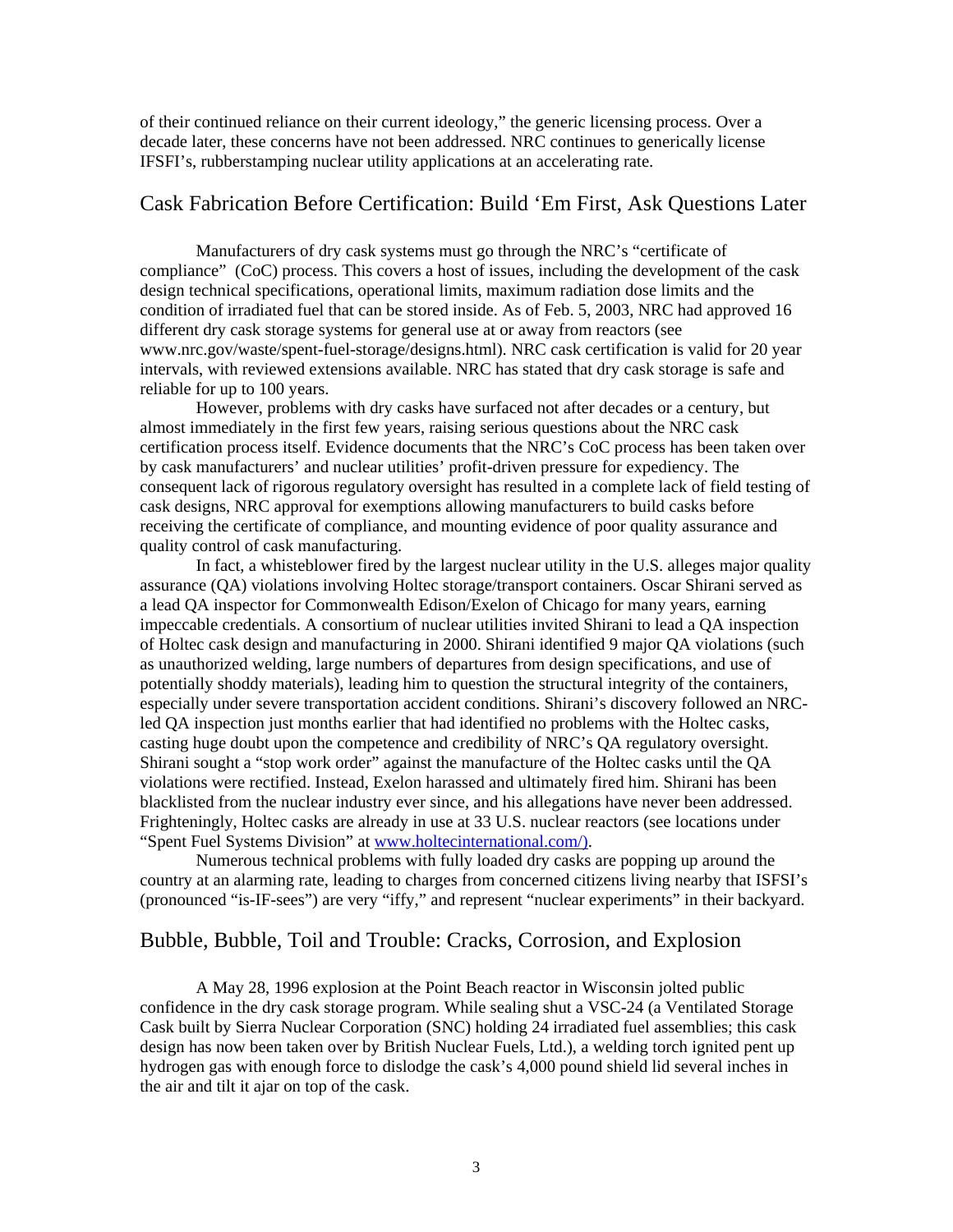After allowing SNC to manufacture several VSC-24 units even before its CoC, NRC certified the cask design in May, 1993. The explosion was later determined to result from an electro-chemical reaction between an anti-corrosion zinc liner within the cask and the borated "spent" fuel pool water. The chemical reaction between zinc and boric acid to generate explosive hydrogen gas -- familiar to many high school chemistry students – somehow escaped the notice of all the "experts" at NRC, the cask manufacturer, and the nuclear utility company. Over a dozen VSC-24 casks had already been loaded around the country before the explosion. Utility employees had observed bubbles in the "spent" fuel pools during these loadings, yet had failed to understand that they were flammable hydrogen gas and did not report them to the NRC. In fact, a blue flame was observed burning within another VSC-24 loaded at Point Beach previous to the explosion, but had been shrugged off by employees as resulting from excess cleaning solvents and went unreported.

The explosion led to NRC inspecting SNC's cask manufacturing facility, revealing confusion, inadequate testing, and poor quality control. It also led to a three year halt on the loading of VSC-24's in the U.S. so that the NRC, nuclear utilities, and the cask manufacturer could get a grip on the situation. However, the next VSC-24 to be loaded, at Palisades in June, 1999 again experienced two separate "hydrogen ignition incidents." Again there was a breakdown in administrative controls. The NRC inspectors, thinking all was in order, had already gone home for the day before the "burns" occurred. A welder ignited a "burn" but did not report it, which led inevitably to a welder on the next shift igniting a second "burn". Days passed before NRC was notified. Just the next week later, a suspicious fire in the dry cask storage administrative office trailer at Palisades destroyed many documents, including those about the recent "burns". Concerned citizens cried foul, but NRC did not cite Palisades for any violations of regulations. In 2001, Palisades officials admitted to the NRC that the very same irradiated fuel that was involved in the hydrogen "burns" had actually cooled for less than five years in the storage pool. Loading it in dry casks had been in violation of the casks' technical design specifications, and thus federal regulations. Suspiciously, the less-than-five-years-cooled fuel had been evenly distributed between a number of casks, leading critics to charge that the "mistake" had in fact been intentional. However, records pertaining to the suspect loading procedure had been destroyed in the earlier suspicious office fire (for which fire inspectors never ruled out the possibility of arson).

Shortly thereafter, a VSC-24 cask loading at the Trojan nuclear plant in Oregon had to be suspended when so many hydrogen bubbles were generated in the fuel pool that workers could not see well enough to complete the job. In June, 2000 NRC cited the VSC-24's new owner, British Nuclear Fuels, for poor quality control and assurance in cask manufacturing and maintenance. Obviously, four years since the Point Beach explosion (1996-2000) was not long enough for NRC and industry to resolve problems with the VSC-24.

A March, 1997 NRC inspection report revealed another defect with VSC-24's: delayed cracking in welds supposed to seal shut the multiple shield lids on casks at Palisades, Point Beach, and Arkansas One nuclear plants. Such cracks can allow the inert helium gas within the cask to escape, making the irradiated fuel assemblies vulnerable to contact with air, oxidation, and deterioration. Such degradation could lead to serious irradiated fuel handling and transportation problems in the future. Again, weld failure in shield lids was unanticipated and unanalyzed by industry and the NRC.

Over the past several years, NRC has identified serious problems in other dry cask systems. Three NUHOMS casks, manufactured by VECTRA Technologies (now owned by Transnuclear, Inc., a subsidiary of the French nuclear giant COGEMA) and fully loaded at the Davis-Besse nuclear plant in Ohio, were discovered to have been built below technical specifications: the aggregate used to fabricate the casks' outer concrete shells was poor quality, and the shells themselves were ground too thin. In January, 2000 NRC reported that a TN-32 cask (manufactured by Transnuclear, containing 32 irradiated fuel assemblies) at the Surry nuclear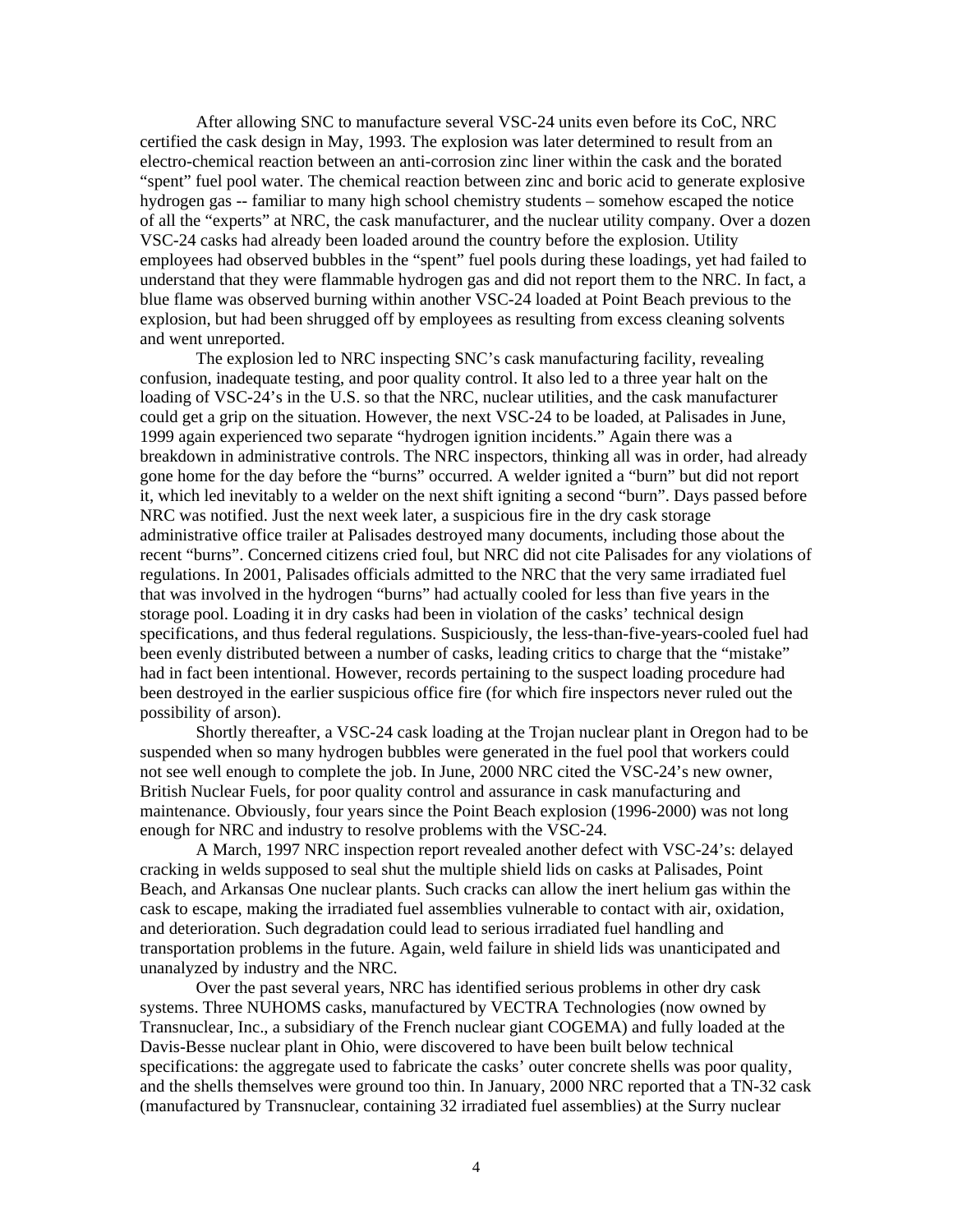plant in Virginia had developed six inch long cracks in its outer concrete shield, loose bolts, and a helium leak.

In late May, 2000 NRC discovered an unreported flaw with the neutron shielding material supplied to New Jersey-based cask manufacturer Holtec International by Nuclear Assurance Corporation. Holtec hopes to deploy no less than 4,000 HI-STORM dry casks for use at the proposed Private Fuel Storage, LLC high-level nuclear waste dump targeted at the tiny, impoverished Skull Valley Goshutes Indian Reservation in Utah. Transportation of irradiated fuel rods to Utah in Holtec HI-STAR containers – the first dual purpose storage/transport cask to be certified by NRC -- from Eastern, Southeastern, and Midwestern reactors would traverse dozens of States, past the homes of millions of Americans, raising unprecedented safety concerns.

In April, 2001 the Sacramento Municipal Utility District halted loading its first Transnuclear West Nuhoms dry storage cask at the Rancho Seco reactor in California due to an unexpected mishap. A faulty O-ring leaked air underwater in the irradiated fuel storage pool during loading operations, threatening to contaminate the fuel-holding inner canister with radioactive pool water.

In Sept., 2001 an Exelon Corporation spokesman at the Dresden nuclear reactors in Illinois admitted to a visiting group of nuclear power officials touring the plant's new dry cask storage facility that the NRC had granted Dresden an exemption when its recently, poorly poured dry cask storage concrete pad did not meet specifications.

#### Atomic Brinksmanship

The explosion within the VSC-24 took place immediately above 24 irradiated fuel assemblies already loaded into the cask, containing the equivalent amount of long-lasting radioactivity released by 240 Hiroshima-sized atomic bombs; the nearby "spent" fuel pool held the full inventory of high-level radioactive waste generated at that plant over the course of decades. Although the NRC and utility reported that no radiation was released, no damage was done to the irradiated fuel assemblies in the cask, and no one was injured by the blast, the forceful explosion occurred near the plant's "spent" fuel pool , not a place to "play with fire" or make mistakes with objects weighing many tons.

Loaded dry storage casks, weighing more than 100 tons, are among the heaviest loads moved within a reactor during power operation. Human error and equipment failure raise issues of worker and public safety during cask handling and moving activities. Dropping either a loaded or unloaded cask inside the fuel pool building can severely damage plant safety equipment, jeopardizing reactor operation and the cooling of irradiated fuel in the storage pond.

On May 13, 1995 a loaded TN-40 cask became stuck in the hoisted position above the Prairie Island, Minnesota plant's irradiated fuel storage pool for 16 hours. This incident occurred just after NRC had granted Northern States Power (now Xcel Energy) an exemption from regulatory requirements for reviewing cask loading procedures. Over 120 tons of metal storage cask and irradiated fuel assemblies dangled precariously over 22 years' worth of the reactor's accumulated irradiated fuel assemblies in the pool below – many hundreds of tons of deadly nuclear waste. This dangling "sword of Damocles" risked dropping back into the pool, damaging irradiated fuel stored there, or punching a hole in the pool leading to a loss of coolant accident and potentially catastrophic consequences. Luckily, nothing happened – that time.

Some reactor designs, such as in G.E. boiling water reactors, have placed the irradiated fuel storage pools several stories up in the reactor building. Consequently, cask movement can place heavy loads up to ten stories high inside the reactor building. A cask drop would send the heavy load crashing down through several floors of the building which house vital safety systems, with untold consequences.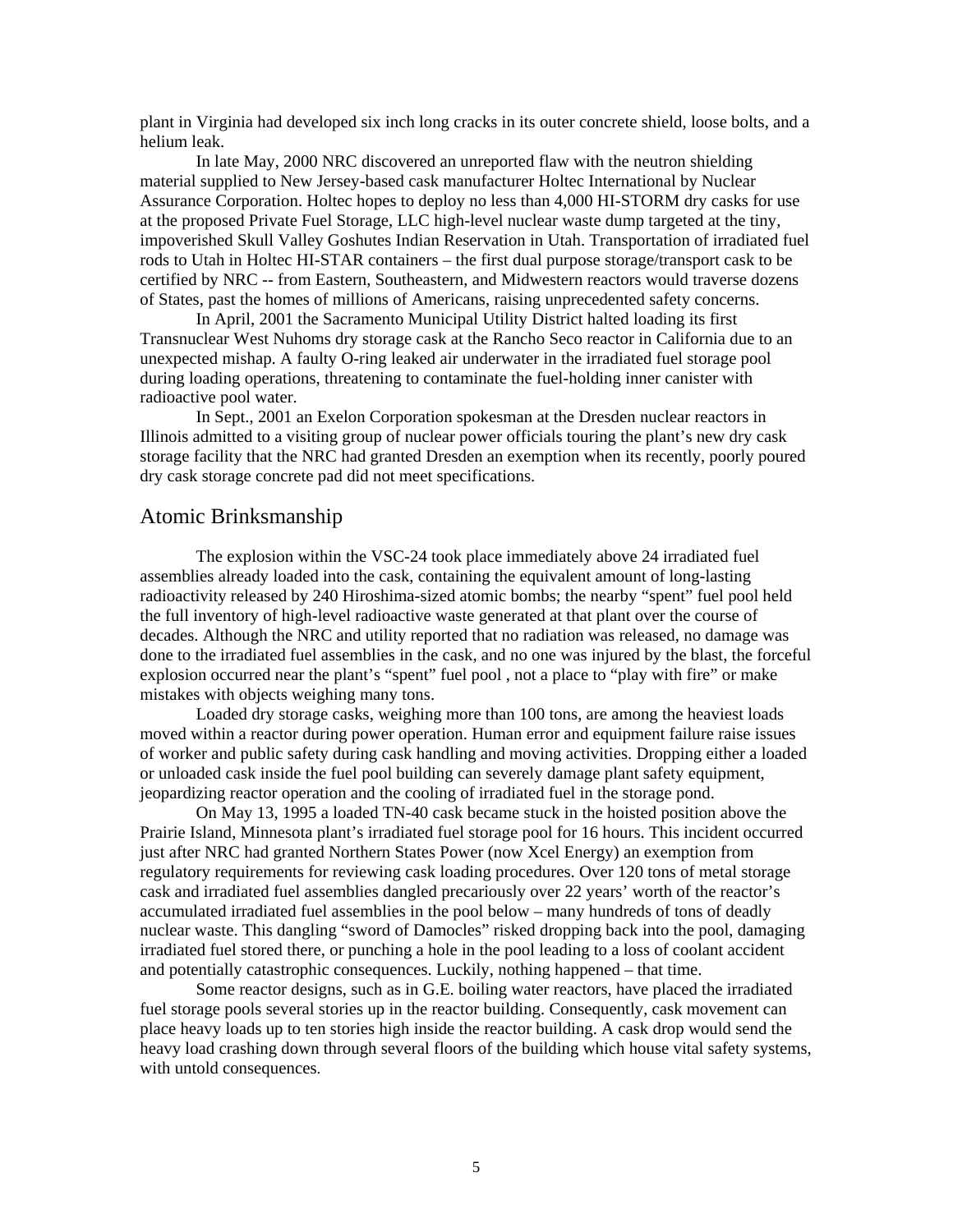#### When in Doubt, Rush Full Speed Ahead Anyway

These widespread problems make clear that NRC's high-level waste storage and handling regulations are dangerously inadequate and in need of comprehensive review. Despite this, NRC continues to expedite ISFSI licenses: there are scores of nuclear power reactors in dozens of states planning to open ISFSI's in the next several years due to the fact that their indoor storage pools are completely filling up. In addition, NRC continues to allow vendors to manufacture casks before they have received their certificates of compliance. Once casks are already built, the pressure is on NRC to help "fix" any problems that surface via an "efficient and effective" (i.e., quick, cheap and easy) CoC amendment process, which again locks out involvement of concerned citizens, and leads to changes on the casks that leave NRC itself unsure that its "Safety Evaluation Report" still applies. The nuclear industry has even pushed for NRC permission to "fix" cask problems without even notifying the federal agency charged with protecting public health and safety and the environment!

As more and more utilities quickly run out of pool space and seek to store fuel in dry casks or even to transport fuel off-site, NRC certification of cask designs is accelerating: in February, 2000 alone, NRC was engaged in certifying five new cask designs, and beginning review of an additional three applications for cask certification. As Bill Brach, director of the NRC's Spent Fuel Project Office (which is in charge of cask certification) cheerfully reported to the NRC Commissioners in February, 2000, "We've been extremely busy." Given the history of past mistakes and the current rush job, future certification, manufacturing, and operational mistakes are inevitable.

#### The First Rule of Holes: When You're in One, Stop Digging

Incredibly, not a single dry storage cask, once loaded, has ever been unloaded in the U.S. This has led critics to charge that no safe unloading procedure exists.

In May, 1993 local environmental groups and the State of Michigan filed for an injunction in federal court against the loading of VSC-24's at Palisades, alleging that there was no proven safe method for unloading the casks. The NRC and Consumers Energy assured the court that in an emergency, casks could be safely unloaded simply by reversing the loading procedure. The court denied the injunction and allowed the casks to be loaded. Just over a year later, in August, 1994 Consumers Energy discovered that its fourth loaded VSC-24 dry cask had weld flaws. To demonstrate its commitment to public safety and the environment, as well as to live up to its promise to the court, Consumers announced it would unload the irradiated fuel in the cask back into the storage pool. Only then were the difficulties discovered.

Reintroducing the 400 degree Fahrenheit fuel assemblies back into the 100 degree fuel pool water would result in a radioactive steam flash hazardous to workers, and would thermally shock the fuel assemblies threatening to further degrade them. Also, the welded-shut inner canister would have to be cut open in a timeframe of less than 50 hours, for the cooling process could not be maintained during the unloading procedure and the fuel within would begin to overheat. In addition, there was no procedure yet developed to remove steel shims that were pressure fit inside the cask lid. Rather than leading to a pause for reflection, however, Consumers rushed to immediately load nine more VSC-24's, a move taken by local concerned citizens to be in very bad faith. Ten years after Consumers announced it would unload the defective cask #4, it still sits fully loaded on the Lake Michigan shoreline, alongside two dozen more fully loaded VSC-24's of questionable structural integrity.

The failure to safely unload dry casks has concerned other neighbors next to reactors. The Prairie Island Mdewakanton Dakota Tribe in Minnesota petitioned the NRC to prohibit Northern States Power from loading any more TN-40 casks until a safe unloading procedure had been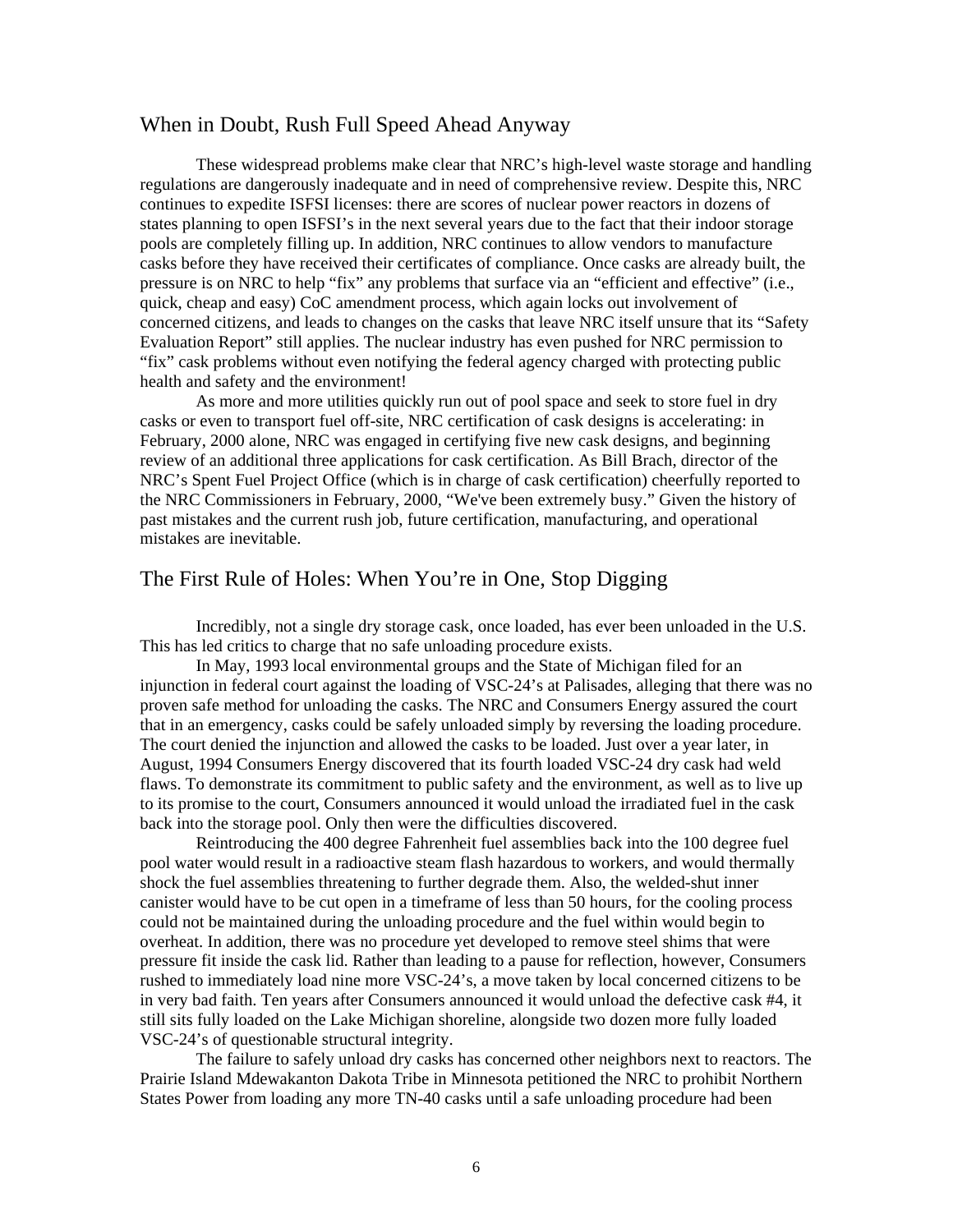demonstrated, but to no avail. 17 dry casks sit fully loaded just several hundred yards from the nearest homes and a tribal child care center on this tiny island on a flood plain in the middle of the Mississippi River. Recently, Xcel Energy pressured the Minnesota state legislature to permit it to load scores more casks at Prairie Island, violating an agreement made in 1994 to limit the number of casks to 17.

Adding further to worries about cask unloading, corrosion between the metallic inner canister and the metallic lining of the outer shell of VSC-24's could cause a bonding together that would be very difficult to pry apart. Even if the casks were to malfunction, or the waste to leak, or a repository to open that could accept the wastes, it remains unclear whether dry casks could be safely unloaded back into fuel storage pools or into transport casks for shipment off-site.

## So What's To Be Done?! Leave it in the pools? Ship it away to be buried? Stop making it!

High-level nuclear waste presents us with an unprecedented dilemma – poisons that remain deadly for hundreds of thousands of years. If dry cask storage is so problematic, why not keep the wastes in wet storage pools? Wastes are dangerous there too, for cooling pumps must operate 24 hours per day, 7 days per week, for decades. Without pumps circulating cooling water, the thermally hot waste could boil away the pool water in a matter of hours. A recent NRC report admitted that even decades-cooled irradiated fuel could spontaneously combust if overheated or put in contact with air. A pool fire could release disastrous amounts of radioactivity to the environment. A puncture of a pool and consequent loss of water could lead to similar catastrophic consequences. So could a simple loss of power, causing the cooling and water circulation pumps to stop working. A raccoon at the Fermi reactor in Michigan once caused such a loss of power to the cooling pumps. For these reasons, many see dry cask storage as safer than wet pool storage. Dry casks have no moving parts, and individually contain smaller amounts of high-level waste than cram-packed pools. The word "safer" is relative, for high-level nuclear waste is dangerous no matter how or where it is stored.

The terrorist threat to nuclear power reactors -- brought home so clearly by the attacks of Sept. 11, 2001 as well as the U.S. federal government's admission that nuclear reactors are high on al-Qaida's list of potentially catastrophic terrorist targets – also raises concern about waste stored on-site at reactors. Pool fires caused by terrorist attacks could release massive amounts of radioactivity into the environment for hundreds of miles downwind, risking death and injury to hundreds of thousands of people. But dry casks, stored in concentrated rows (not unlike bowling pins) in clearly visible outdoor locations, are also very vulnerable to terrorist attack. Some concerned citizens groups have advocated "hardening" at-reactor waste storage, fortifying it against terrorist attack, such as by emptying vulnerable pools and dispersing and bunkering dry storage casks behind thick concrete, steel, and earthen shields to defend against attacks by high explosives or missiles (see [www.nukebusters.org/issues/hoss\).](http://www.nukebusters.org/issues/hoss))

If irradiated fuel rods are dangerous in pools and dry casks, then why not ship them to the proposed Yucca Mountain site in Nevada for burial? For one thing, Yucca Mountain is not a scientifically suitable site. Yucca Mountain is an active earthquake zone, prone to volcanic activity. Yucca leaks water like a sieve into the aquifer below, the sole source of drinking water for nearby farming communities. If waste were buried there, it would eventually leak into that drinking water, harming people downstream. In addition, shipping many tens of thousands of irradiated fuel casks cross country through 45 states plus Washington, D.C. (according to the U.S. Energy Dept.'s 2002 Final EIS for Yucca Mountain), through major metropolitan areas and America's breadbasket, past the homes of 50 million Americans carries unprecedented risks. The transport containers have been inadequately safety tested, most emergency responders are poorly trained and equipped for dealing with a radiation accident, and the health and economic impacts